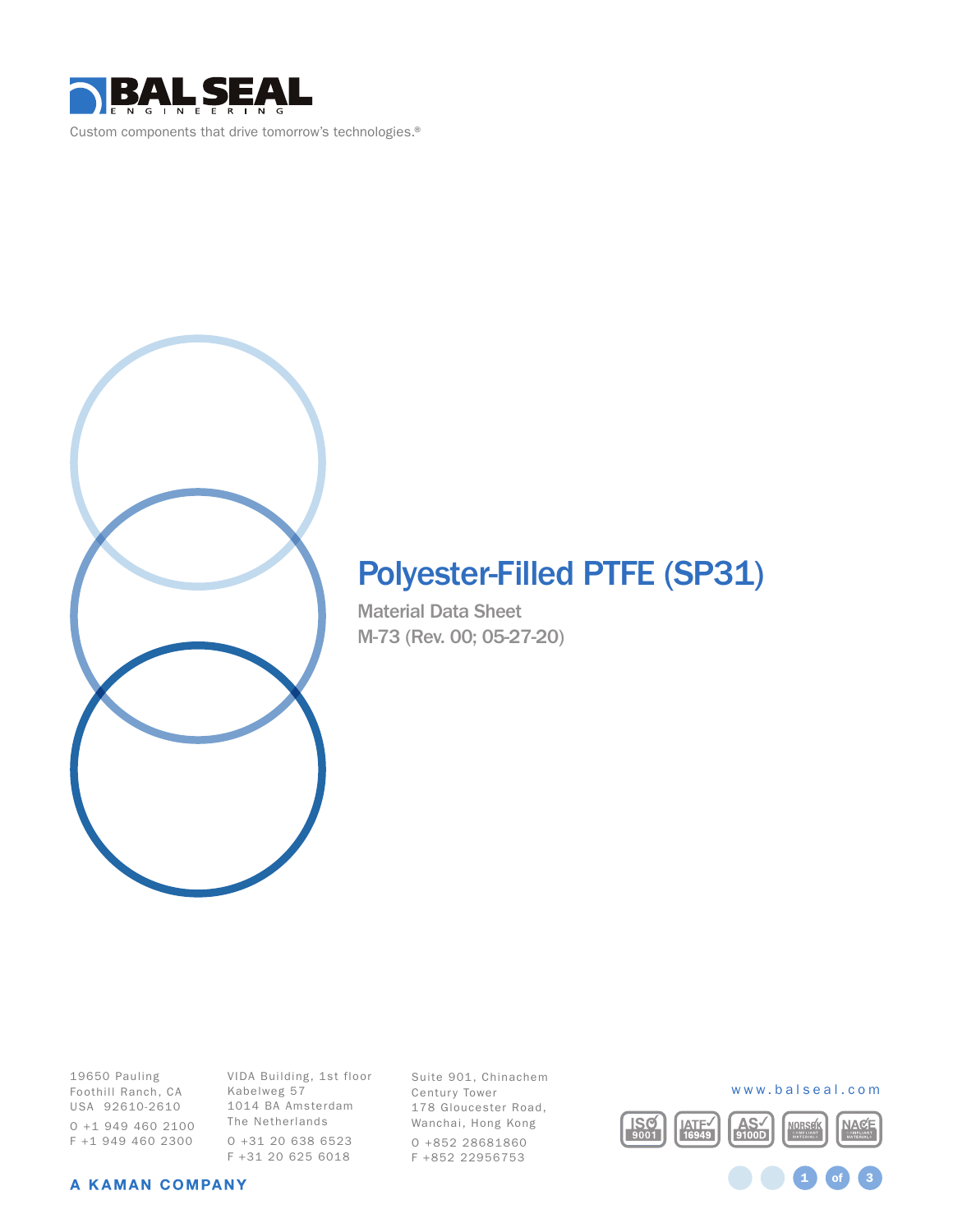#### **Overview**

SP31 is a polyester-filled PTFE compound. It exhibits superior heat and wear resistance as compared to virgin PTFE and graphite-filled compounds. This low friction compound is exceptionally well-suited for rotary service equipment applications. Since SP31 will not wear metal mating surfaces, it is recommended for low to high speed applications running against soft metals. SP31 is suggested for use in applications with service temperatures ranging from  $-320$  °F to  $+475$  °F ( $-196$  °C to  $+246$  °C).

#### Chemical Compatibility

SP31 is compatible with most fluids and gases.

#### **Compliance**

SP31 is not FDA compliant. Bal Seal defines compliant materials as compositions in which all ingredients are designated by the FDA to be "safe for use in food contact." In addition, none of the ingredients are listed on the California Code of Regulations Hazardous Substance list (https://www.dir. ca.gov/title8/339.html).

#### Color

Gray (color variations may occur during processing).

#### Heat Treatment

Certain seal sizes are supplied as SP31 HT with a heat treatment to limit dimensional changes. Material properties and composition remain the same.